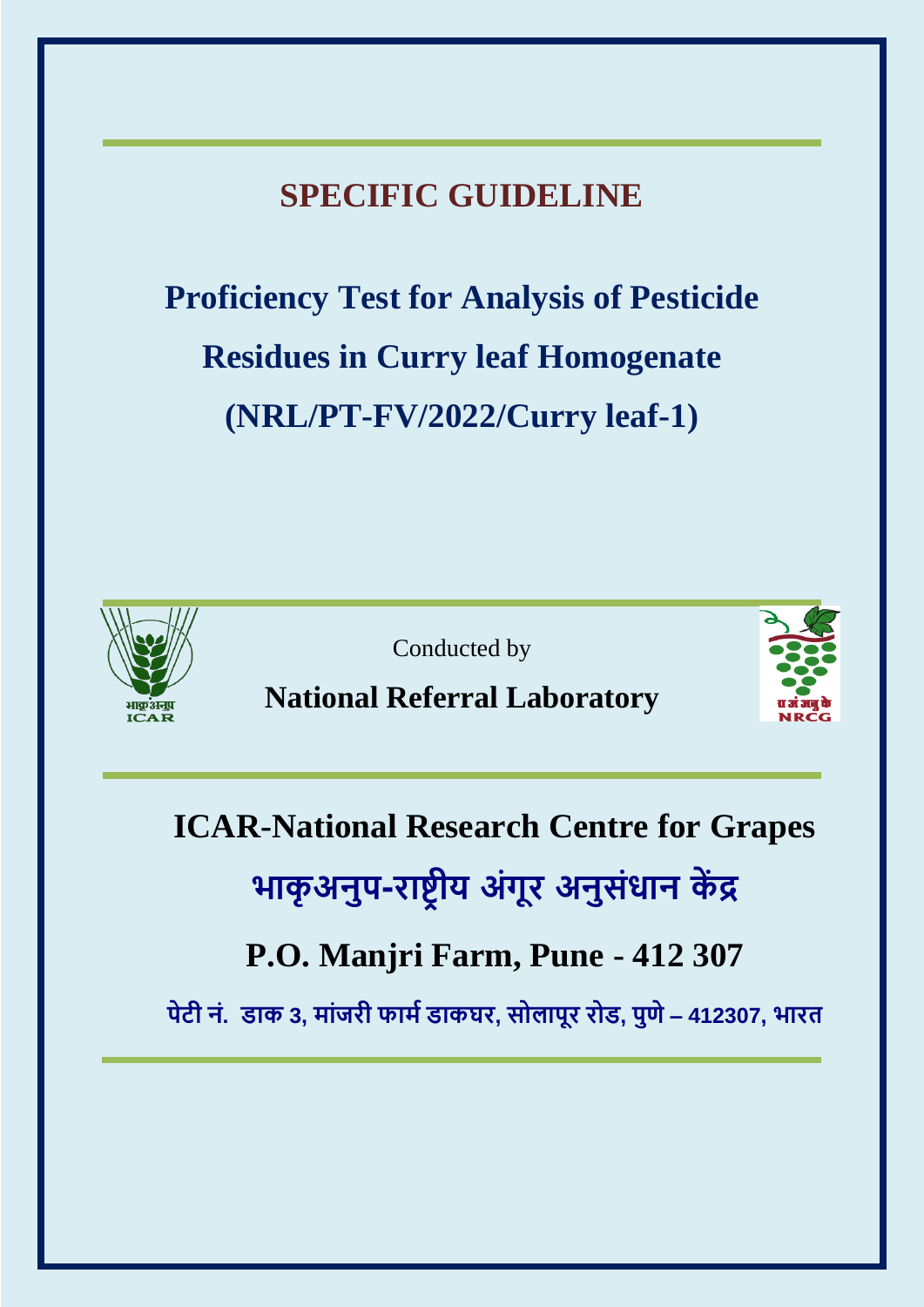### **SPECIFIC GUIDELINE**

# **Proficiency Test for analysis of pesticide residues in curry leaf homogenate (NRL/PT-FV/2022/Curry leaf-1)**

#### **Introduction:**

This proficiency test (PT) is directed to laboratories belonging to APEDA recognized laboratories and other commercial food testing laboratories planning for APEDA/FSSAI/EIC recognition for testing food commodities for domestic and export purposes.

The PT aims to obtain information regarding the quality, accuracy, and comparability of test results for pesticide residue in curry leaf reported by the laboratories from the country for export purposes. Participating laboratories will be provided with an assessment of their analytical performance that they can use to demonstrate their analytical performance and compare themselves with other participating laboratories.

#### **Registration for the proficiency test:**

This PT is mandatory for all the APEDA recognized laboratories that are intended to analyse the RMP sample of curry leaf for export under HortiNet for the ongoing season. The other food testing laboratories who cover the minimum 75% of target analytes in the scope of the laboratory as per Annexre-1 of the registration form can also be voluntarily participate.

To participate, each laboratory must complete the registration form in the prescribed format and return to the E-mail communicated **(***[apedanrlpt@gmail.com](mailto:apedanrlpt@gmail.com)***)** before the registration deadline. The registration fee per laboratory as follows:

## **Registration fee/ Lab = Rs. 10,000 + GST (18%) = Rs. 11,800 (Eleven thousand eight hundred only)**

The registration form should clearly indicate the delivery address of the Test Item. The organizer of the PT/ the courier agent will not be responsible for the non-delivery of the Test Item due to the wrong delivery address provided by the laboratory.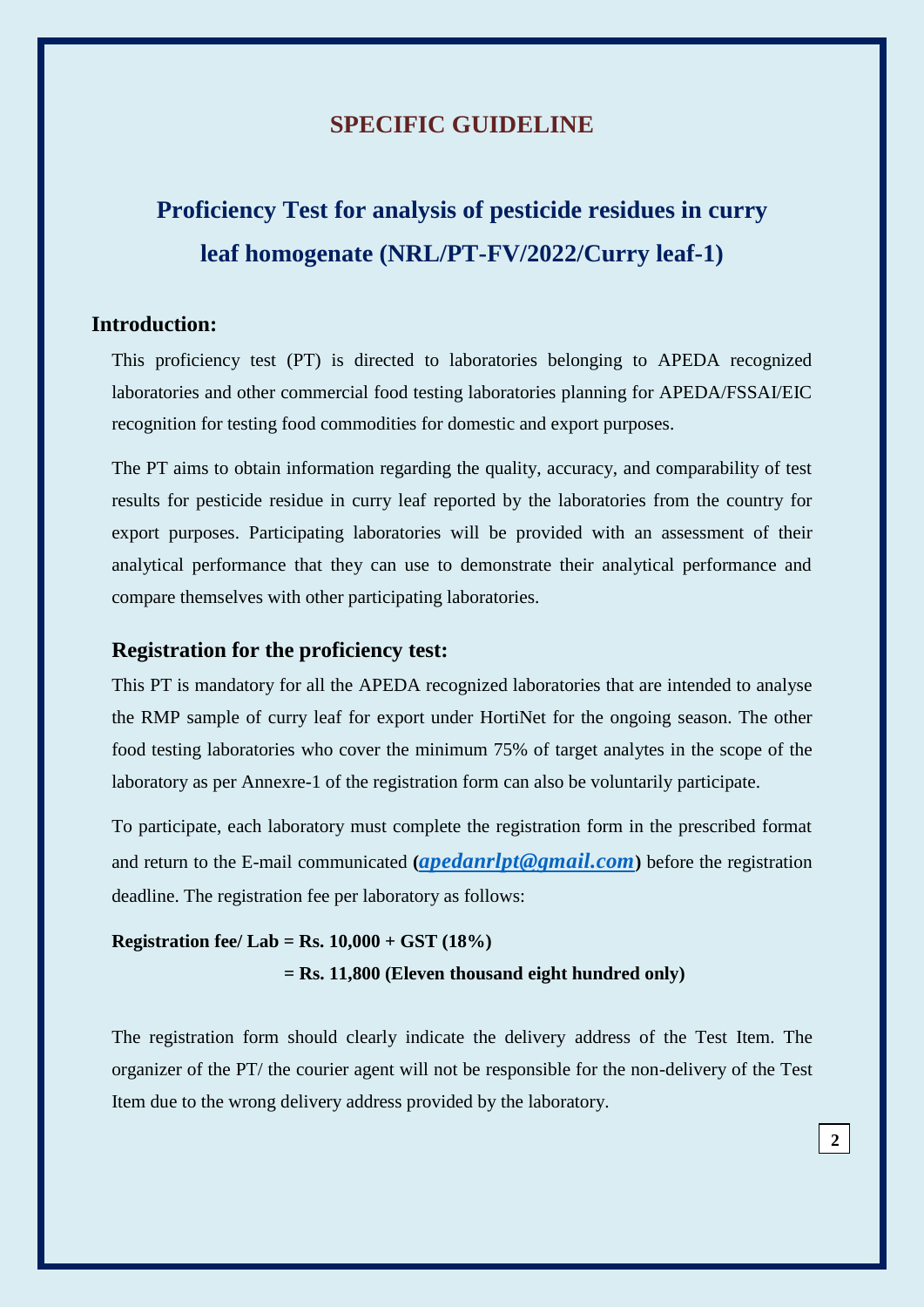On successful registration, the laboratory will receive a confirmatory mail from the organizer regarding the registration fee and delivery address. **The registration fee does not include the courier charges,** which will be communicated separately to the participants on actual basis and should be paid to the official courier agent upon delivery of PT test item.

#### **Test item:**

This proficiency test is based on analyzing curry leaf homogenate having incurred residues/spiked with pesticide analytical standards. The test item will be homogenized and sub-sampled into coded bottles. Ten bottles containing the test item will be chosen randomly and analyzed in duplicates to check for homogeneity. The test item will be stored frozen  $(-20 \pm 2^{\circ}C)$  before shipment to participants. Three bottles, again chosen randomly, will be analyzed by the organizer over a period of time to confirm the stability of the pesticides in the test item (firstly, when the test items are shipped, then a few days after the deadline for receiving participant results).

**Amount of Test Item:** Participants will receive **approximately 100 g of curry leaf homogenate**

#### **Shipment of the Test Item:**

The sample will be shipped to the participating laboratory on the scheduled date through the official courier agent identified by the organizer. On the same day, the laboratory will receive the Courier details, the tracking number, and the invoice (on an actual basis) in the laboratory's name for the shipment through E-mail.

Laboratories must make their arrangements for the receipt of the Test Item and payment of courier charges. The laboratories should make the necessary arrangements for receiving the shipment even if the laboratory is closed during the period. The organizer will not be responsible for any return of the shipment item.

#### **Test item Receipt by the laboratory:**

The test item will be delivered to the participant laboratories on/or before the scheduled date. As per the invoice communicated, the shipment charge should be paid by the laboratory to the courier agent at the time of delivery. Any failure on payment of shipment charge to the courier agent will disqualify the laboratory from the PT, and no registration fee will be refunded.

Once the laboratory receives the test item, its arrival must be reported to the PT organizer in the prescribed format on the same day by E-mail. If the laboratory does not respond by this date, the organizer will assume that the test item has been received and accepted by the laboratory.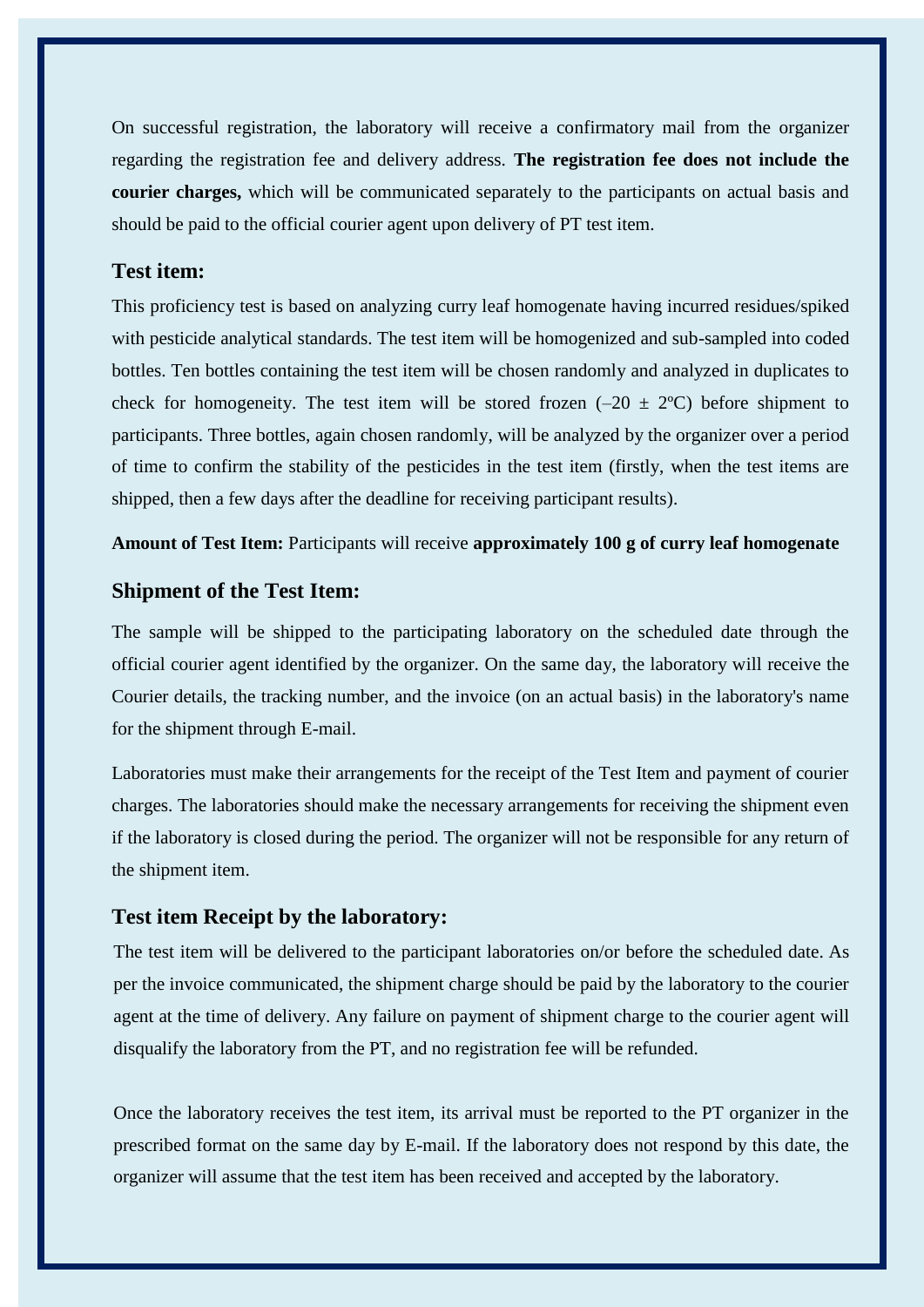If any laboratory has not received the test item by the deadline specified**,** they must inform the organizer immediately by E-mail **(***[apedanrlpt@gmail.com](mailto:apedanrlpt@gmail.com)***)**

#### **Advice on test item handling:**

Once received, the test item should be stored deeply frozen  $(-20 \pm 2^{\circ}C)$  or less) prior to analysis to avoid any possible deterioration/spoilage. The test item should be thawed and mixed thoroughly before taking the analytical portion(s). All participants should use their own routine standard operating procedures for extraction, clean-up and analytical measurement and their own reference standards for identification followed by quantification.

#### **Submission of results:**

Once the laboratory has analyzed the test item and is ready to submit their test results, they must enter their results in the format provided by the organizer and send it to the following Email address: *[apedanrlpt@gmail.com](mailto:apedanrlpt@gmail.com)***.** All analyte concentrations must be expressed in **mg kg-1** together with the associated recovery expressed as percentage. The number of significant figures should be based on the guidelines provided in SANTE 12682/2019. Additional significant figures may be recorded for the purpose of statistical analysis. Please bear this in mind when reporting the results:

Residue levels above the reporting level should be rounded to **three decimal points**.

Results should not be reported where a pesticide was not detected or was detected below the laboratory's LOQ. In both cases, this will be considered as 'ND' (Not Detected) or <LOQ. If a pesticide was not sought/analysed, it will be considered as 'NA' (Not Analysed). The actual results/residue levels measured must be reported as numbers.

### **Announcement of the PT result:**

The organizer will evaluate the results at the end of the proficiency test, once the deadline for the receipt of results has passed. The organizer will communicate the electronic version of the preliminary report to the individual participants through E-mail within the time schedule. The final PT report will be communicated to participants via E-mail. This report will include information regarding the design of the test, the homogeneity and stability results, a statistical evaluation of the participant's results as well as graphical displays of the results and any conclusions. Further relevant information considered to be of value may also be included.